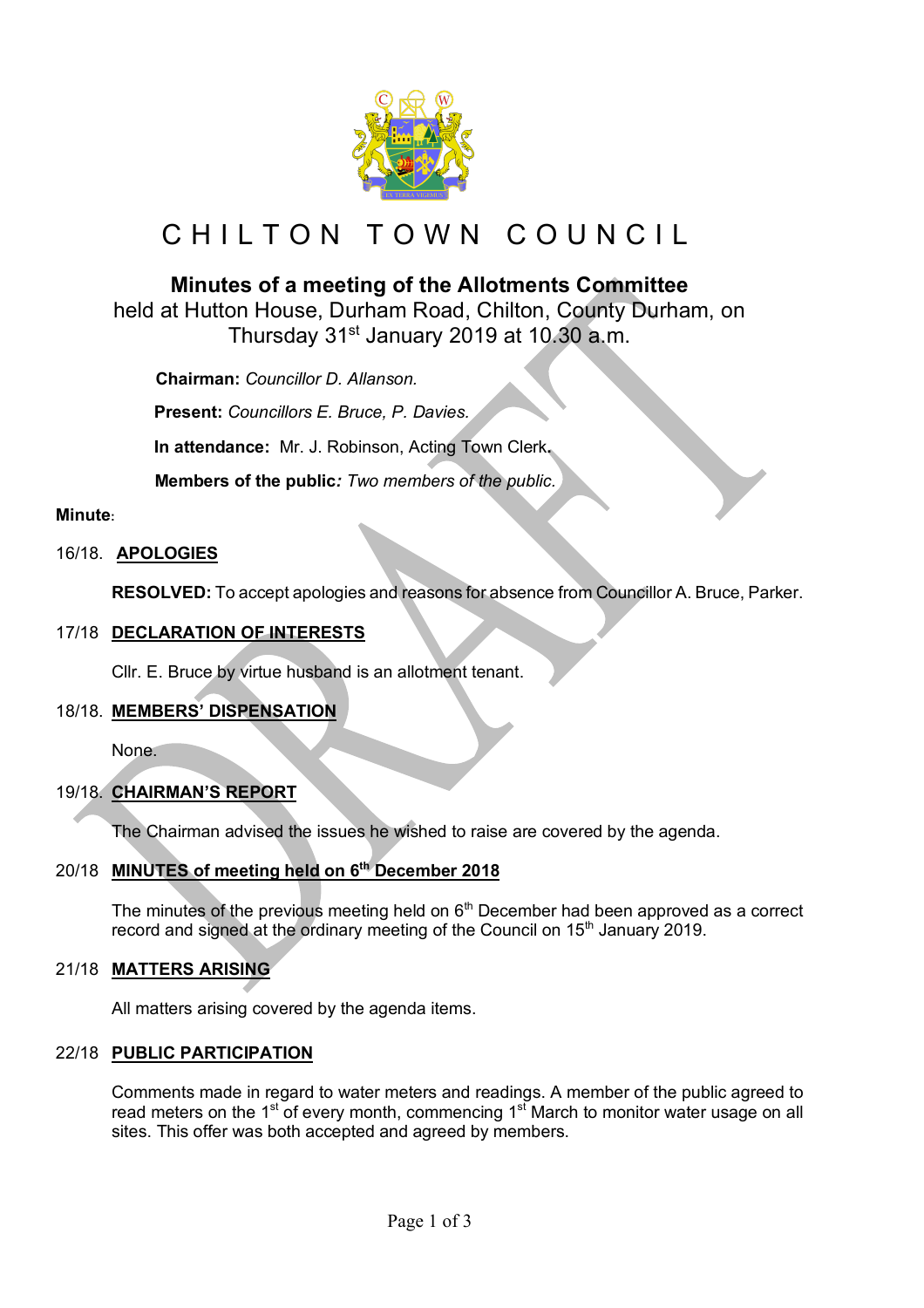#### 23/18 **WAITING LIST**

Members approved the allocation of the following vacant allotments: KW1 allocated 75 Prospect Terrace CS1 allocated 61 Prospect Terrace EC1 allocated 21 Hambleton Way SL1 allocated 43 Prospect Terrace RH1 allocated 44 Prospect Terrace AH1 allocated 200 West Chilton Terrace

Members agreed not to allocate Plot 75 Prospect Terrace until it has been cleared, work to be undertaken as soon as possible. 2 of the plots to be allocated will not become available until 1<sup>st</sup> April when the current tenant surrenders tenancy. Clerk to write to tenant surrendering tenancy advising an inspection will take place in March prior to tenancy ceasing.

If allocated plots are accepted the following vacancies are noted: Hambleton Way plots 24/25/26 Prospect Terrace plots 50 and 67 West Chilton plots 110,198,209,216

It was agreed for the Clerk obtain a price from Council contractor to formally separate plots 24/25/26 at Hambleton Way and clear all items from the site to allow them to be allocated. Clerk to also obtain 250 tags to enable clear identification of individual plots.

#### 24/18 **WATER USAGE**

A detailed discussion took place in regard to the current bills for water. A final statement is due from NWL shortly. It was agreed to accept the offer from the member of the public to assist in monthly meter recording. Cllr. D.Allanson will undertake Prospect Terrace and Cllr. P. Davies Hambleton Way recordings. A member is required to volunteer to record meter reading for West Chilton.

There had recently been an issue in regard to access to the meter at Prospect Terrace and the need to obtain permission from tenant to obtain access to read the meter. It was agreed to ask Council contractor to look at fencing with a view to isolate the meter from the allotment plot to allow Council access and no disturbance to the tenant. Clerk to also write to the tenant advising the same.

#### 25/18. **INSPECTION**

**RECOMMENDED:** To defer all inspections until Spring 2019.

#### 26/18 **BOUNDARIES**

**RECOMMENDED:** To identify sites, fence heights and length plus number of gates and instigate a section 106 application. To discuss further with full Council.

**RECOMMENDED**: To inspect 98 Prospect Terrace with possibility of lowering the fence. Clerk to look for letter from Town Clerk to tenant agreeing to height of fence.

#### 27/18 **MAINTENANCE**

Identified in minutes.